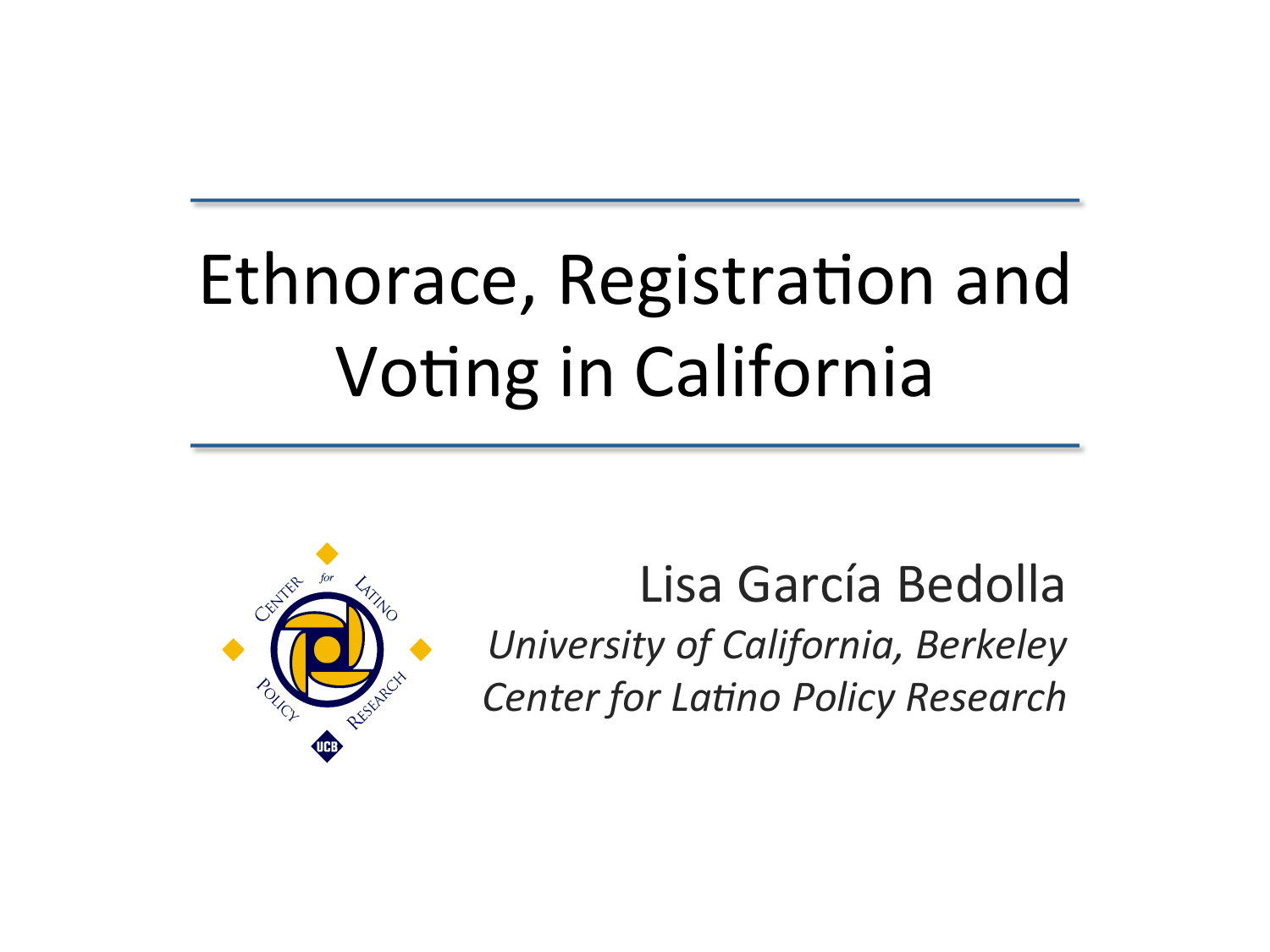## **Why We Need to Consider Ethnorace**

- Not all groups participate at the same rates
- Impact of age, education, income, etc. varies within and across groups
- Need to ensure reforms reflect diversity of California electorate

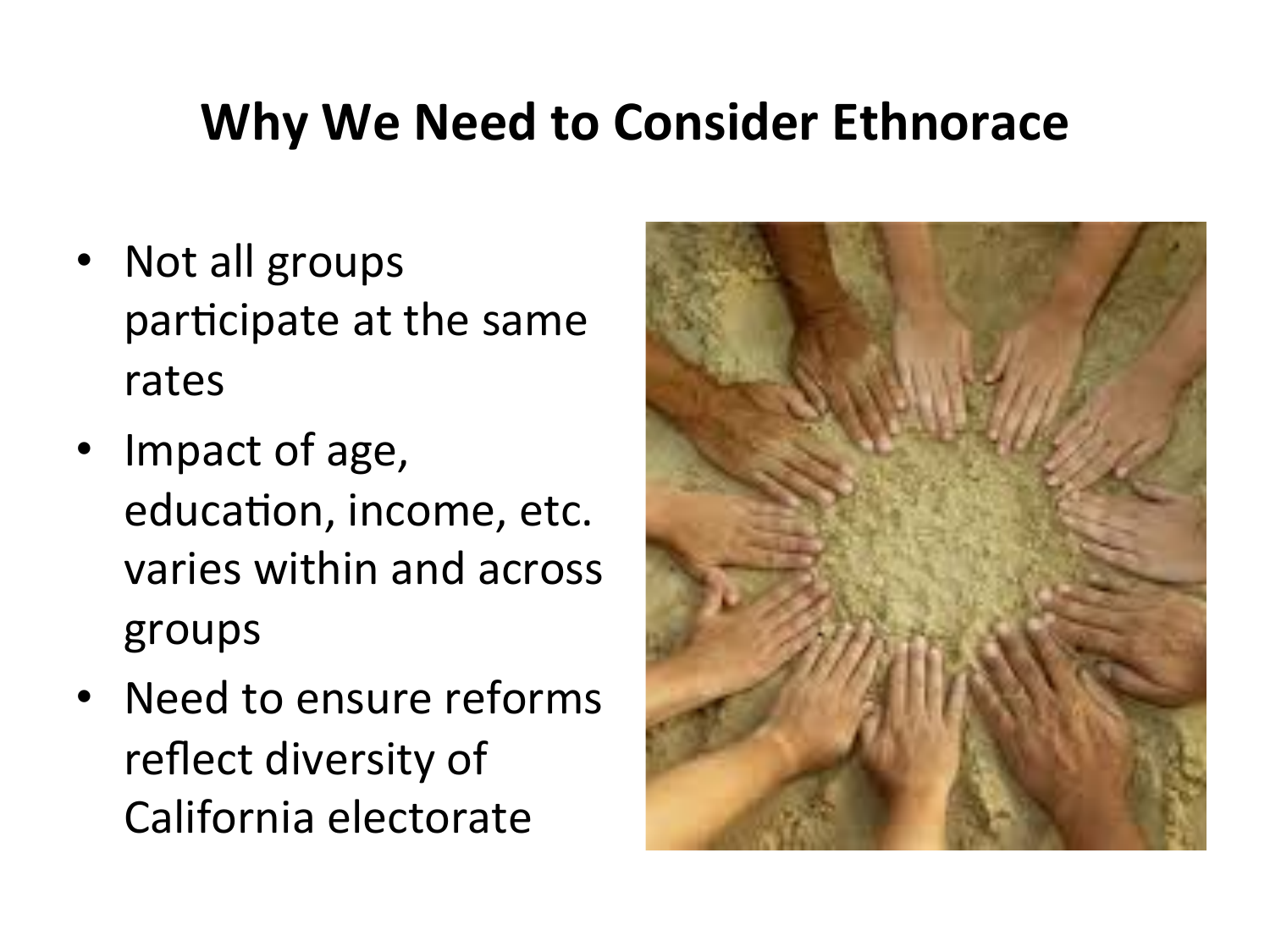#### **Reported Registration in the U.S. in November 2012, By Ethnorace and Age**



**Percentage**  Percentage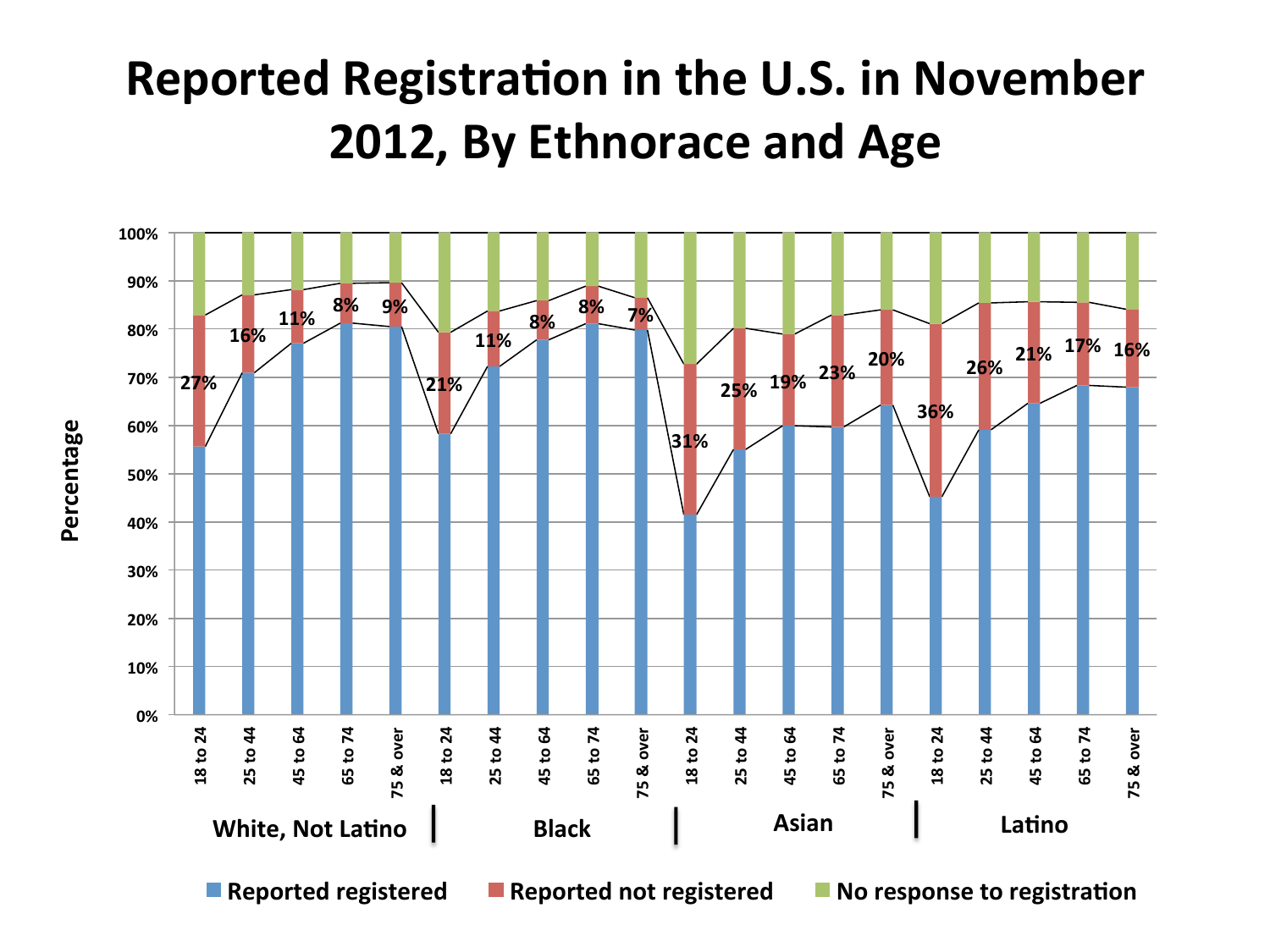#### **Reported Registration in California in November 2012, By Ethnorace and Age**

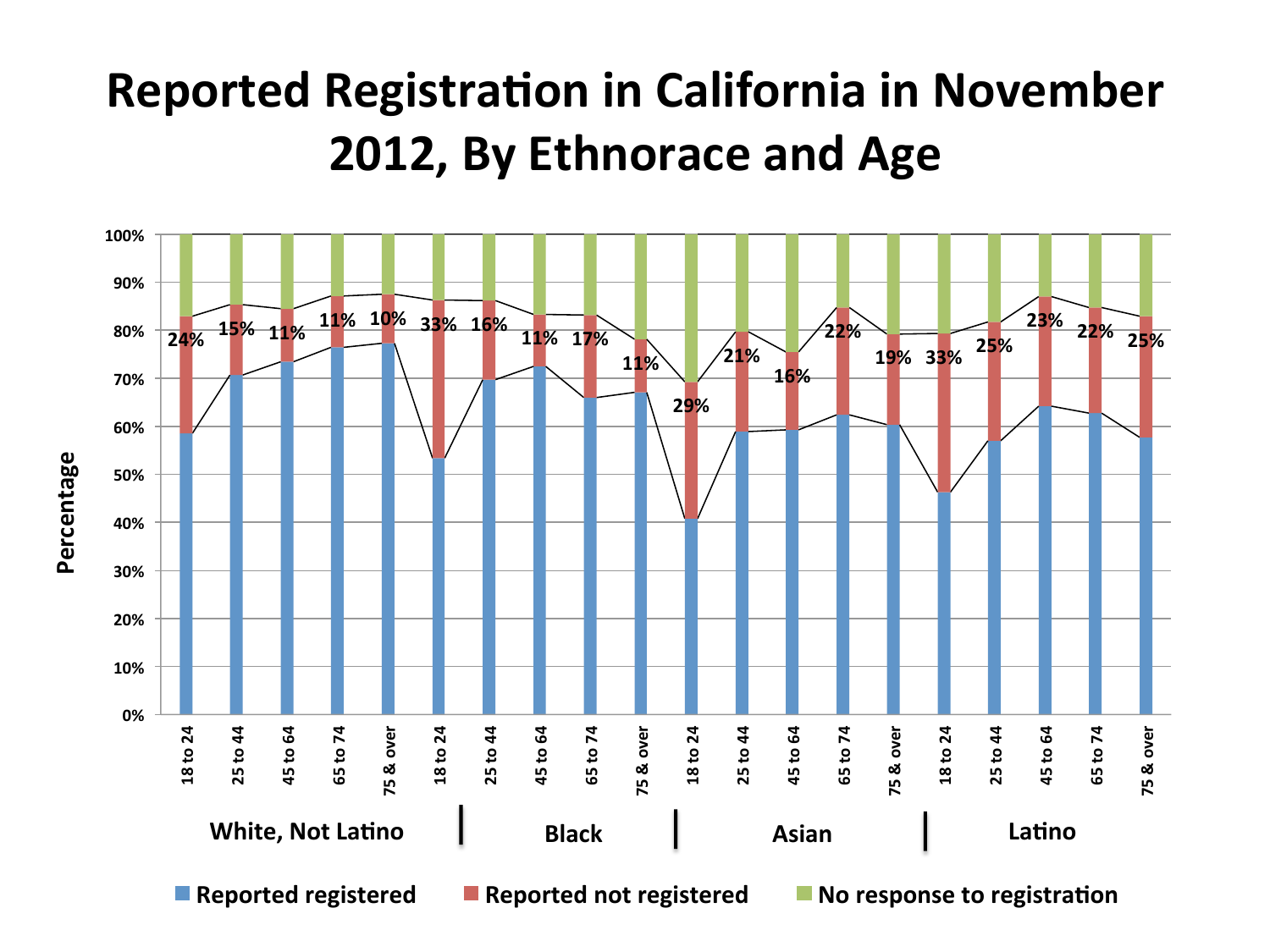### **Probability of Registration among Californians in November 2012, by Ethnorace and Age**

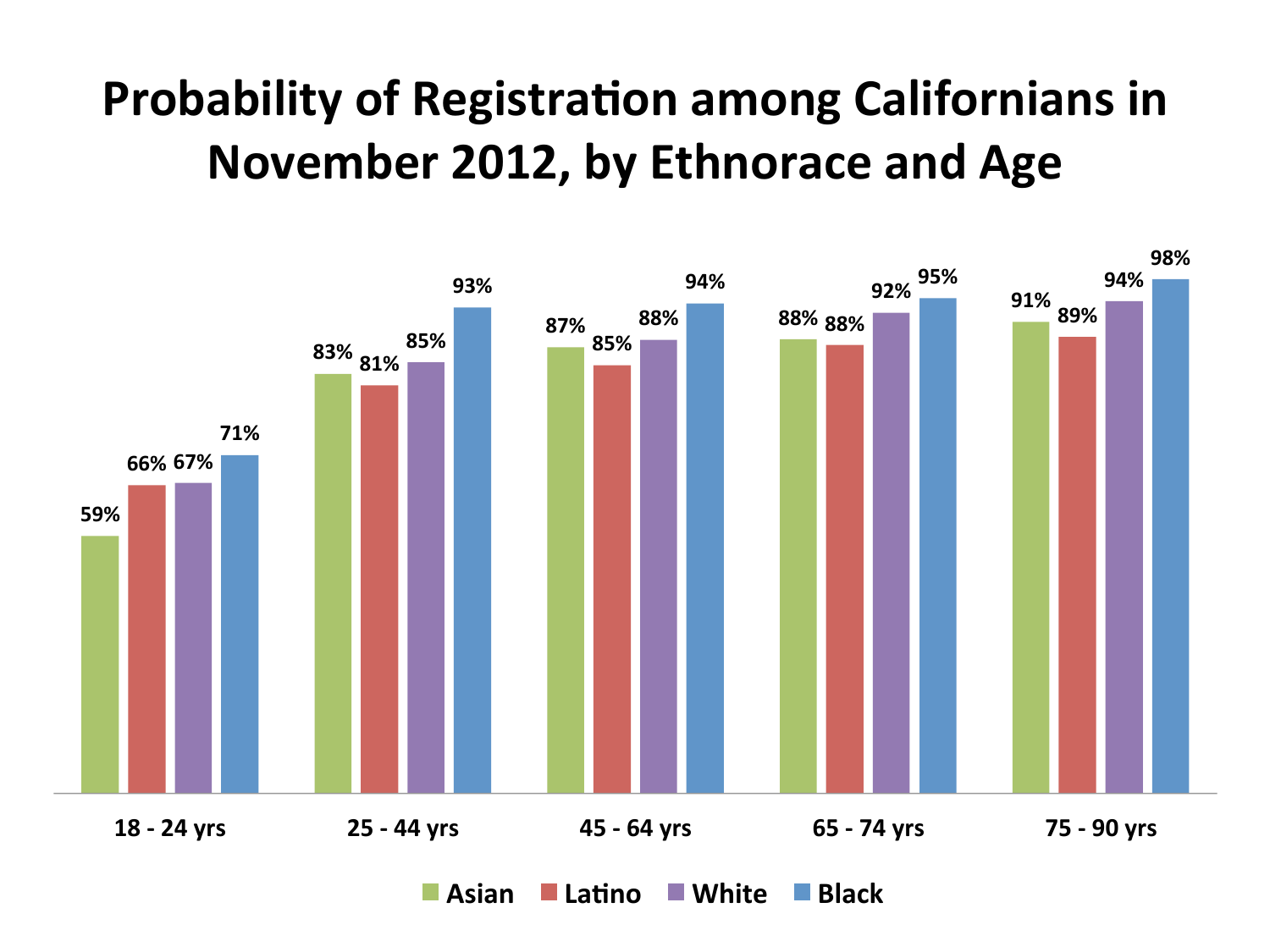#### **Probability of Registration among Californians in November 2012, by Ethnorace and Income**



**Asian Latino White Black**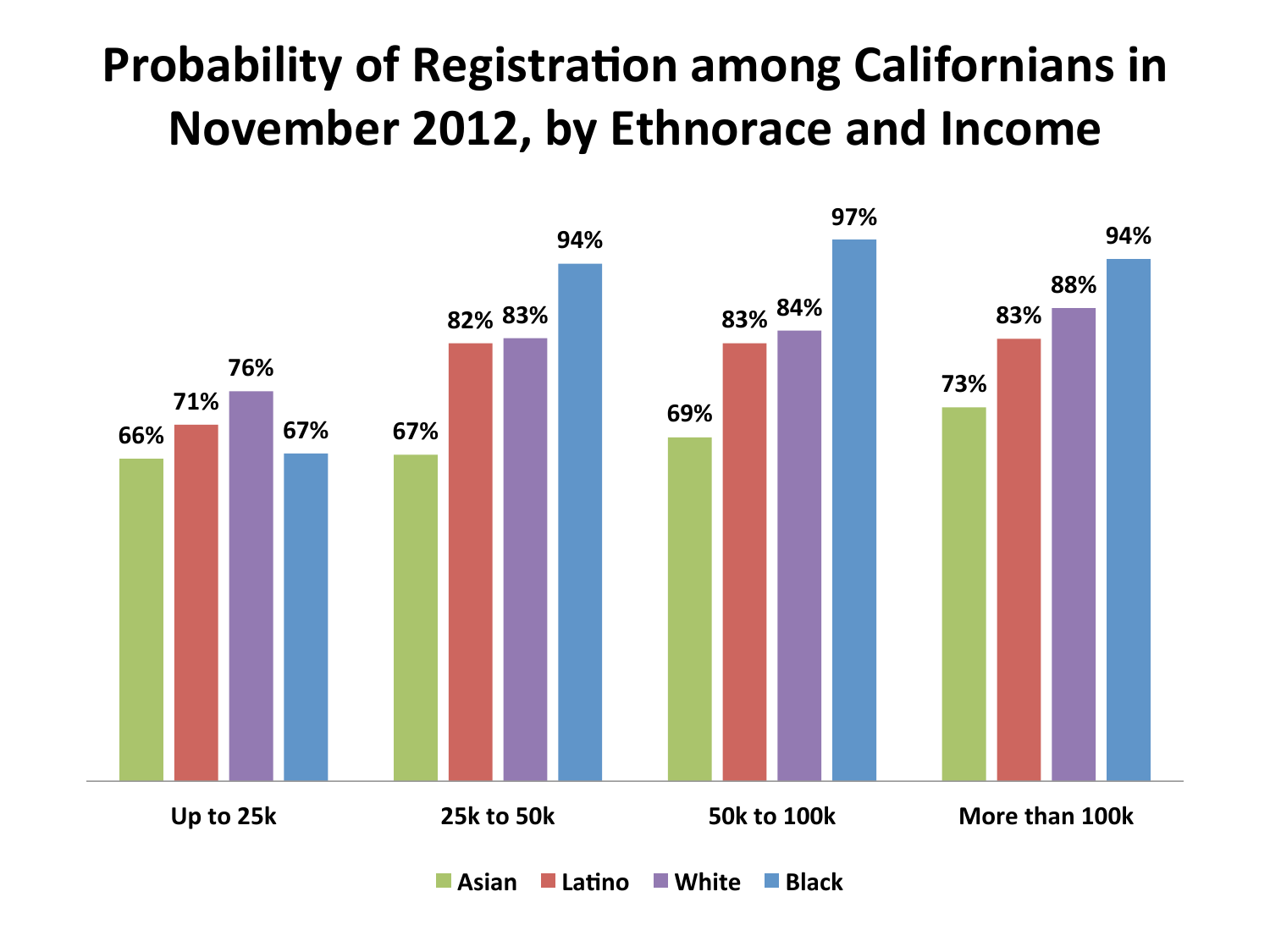## **Probability of Registration among Californians in November 2012, by Ethnorace and Nativity**



■ Asian ■ Latino ■ White ■ Black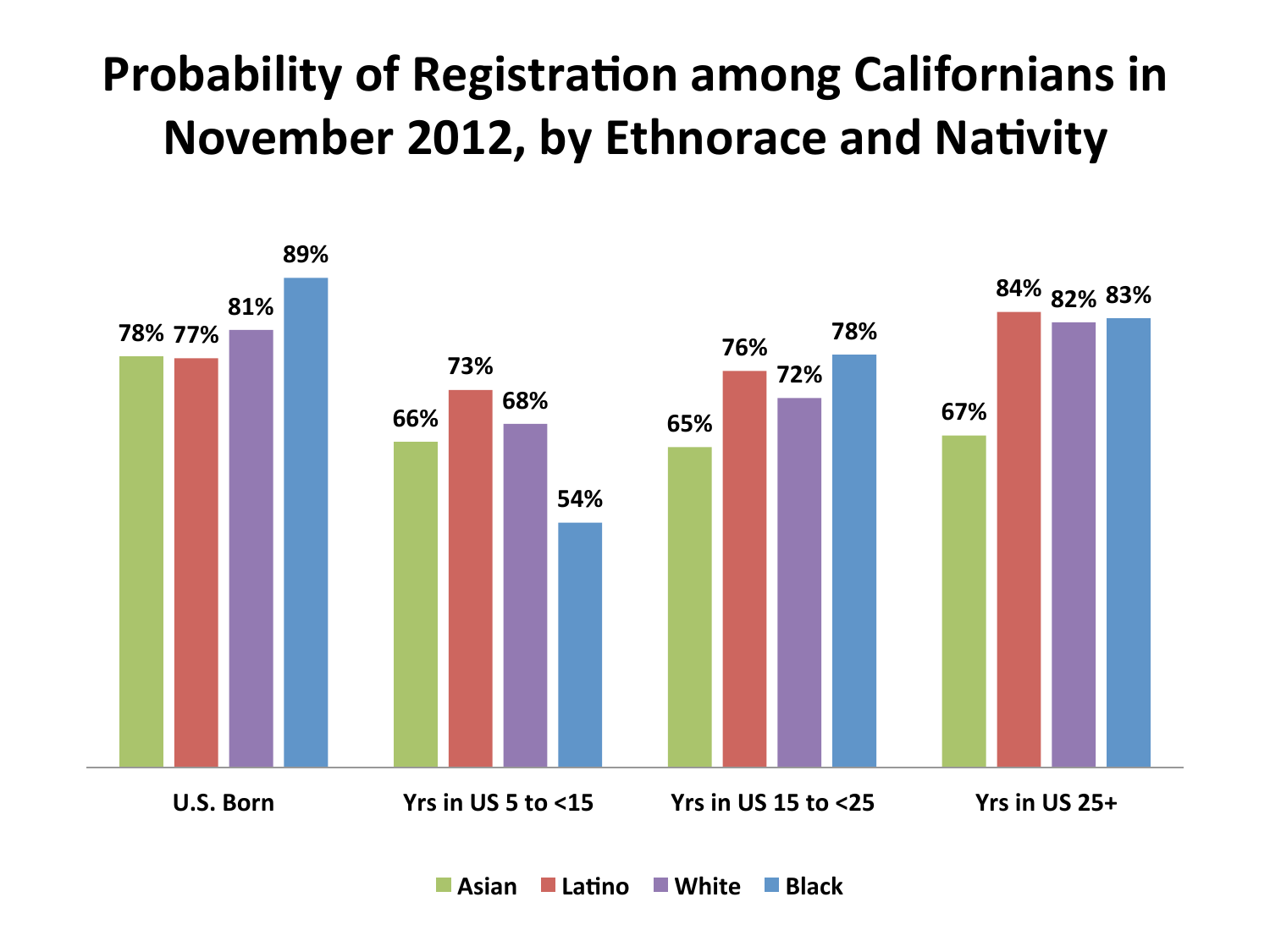## **Why This is Important: The New California Electorate in 2020**

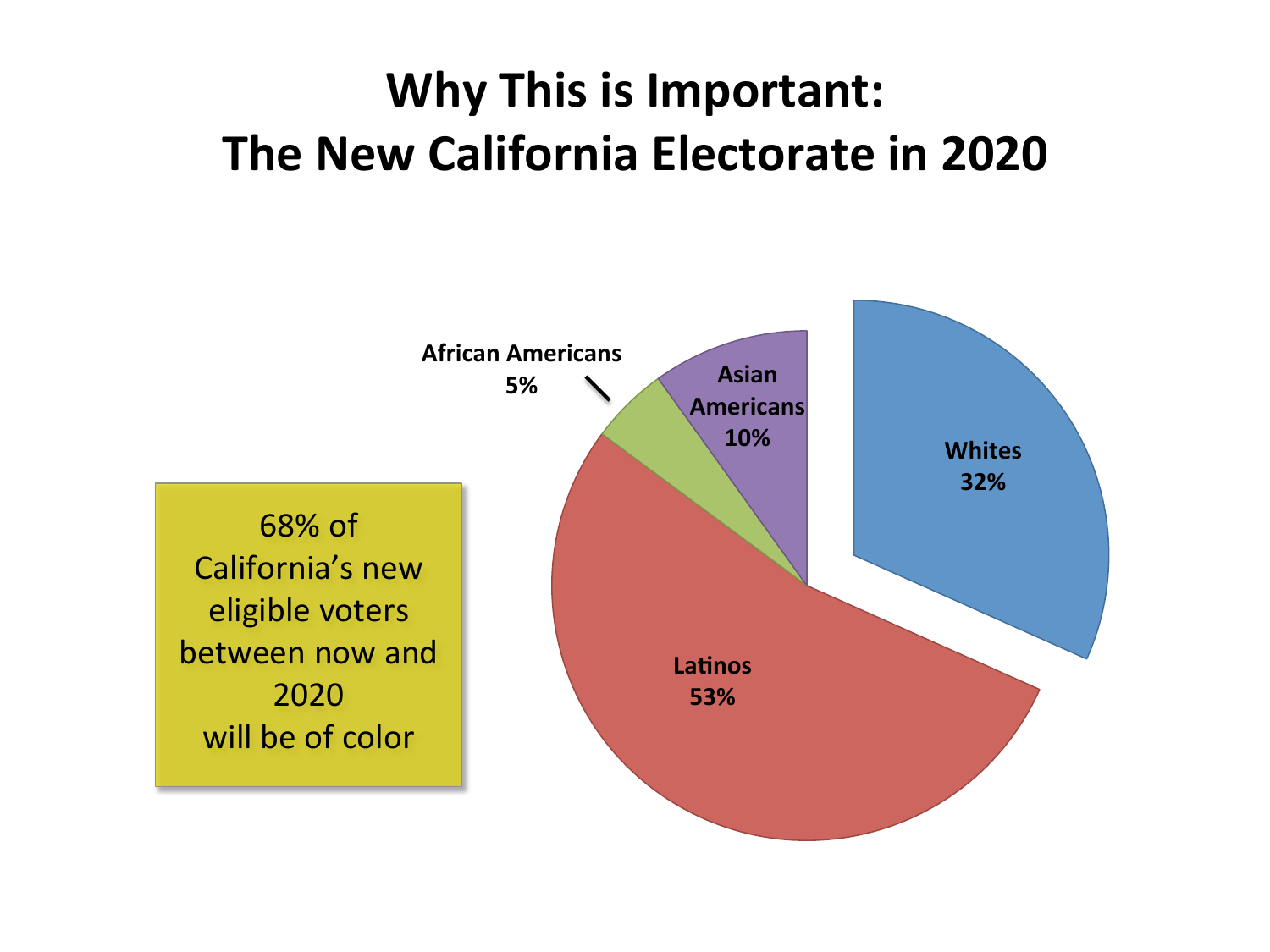#### **Why Should We Care?**

- Electorate is changing but our framing/analysis has not
- Need to be certain our reforms suit the populations we're targeting
- Cultural competence and skepticism key to ensuring appropriate outreach

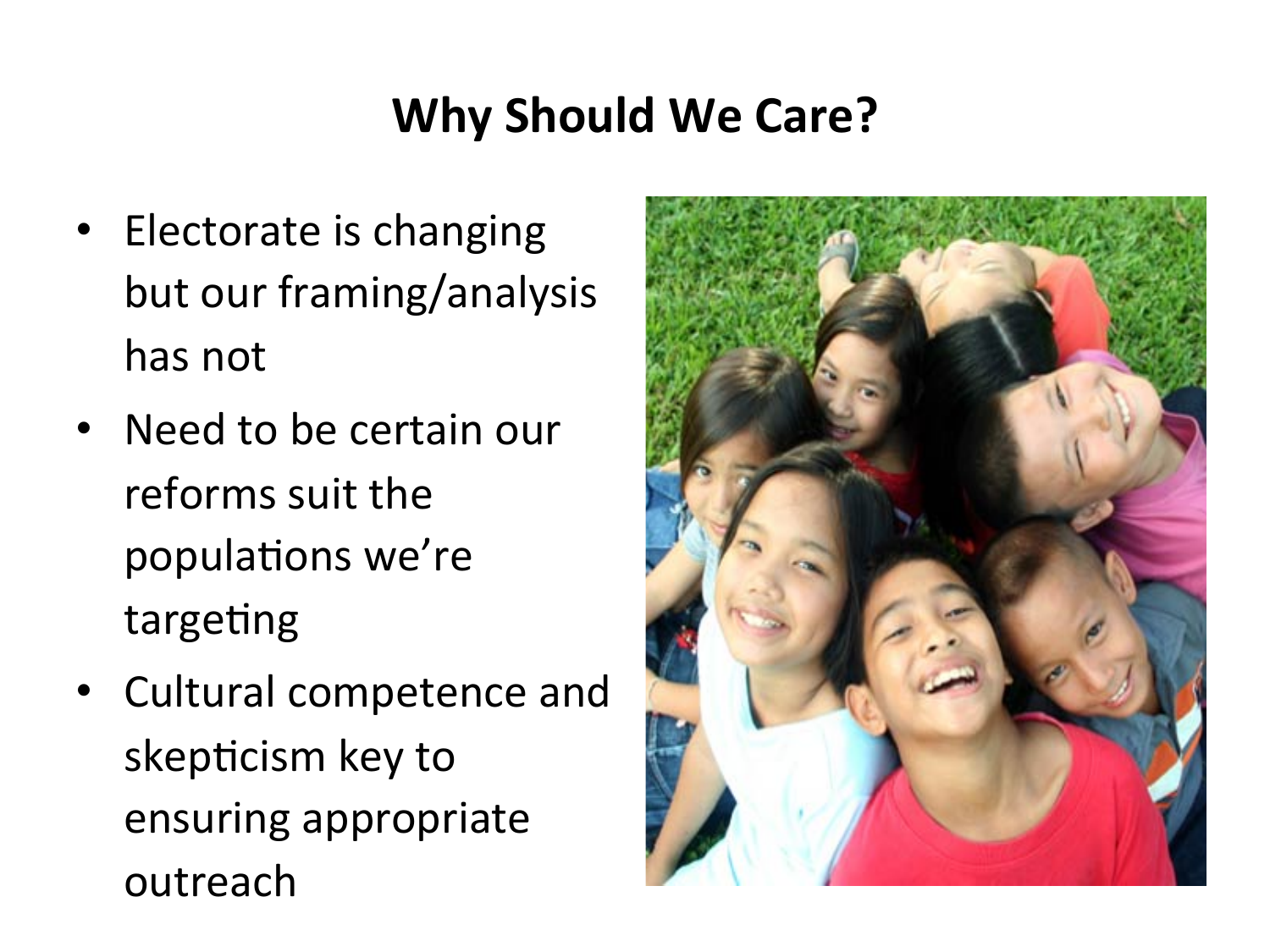# **Probability of Voting among Californians in November 2012, by Ethnorace and Age**



**Asian La5no White Black**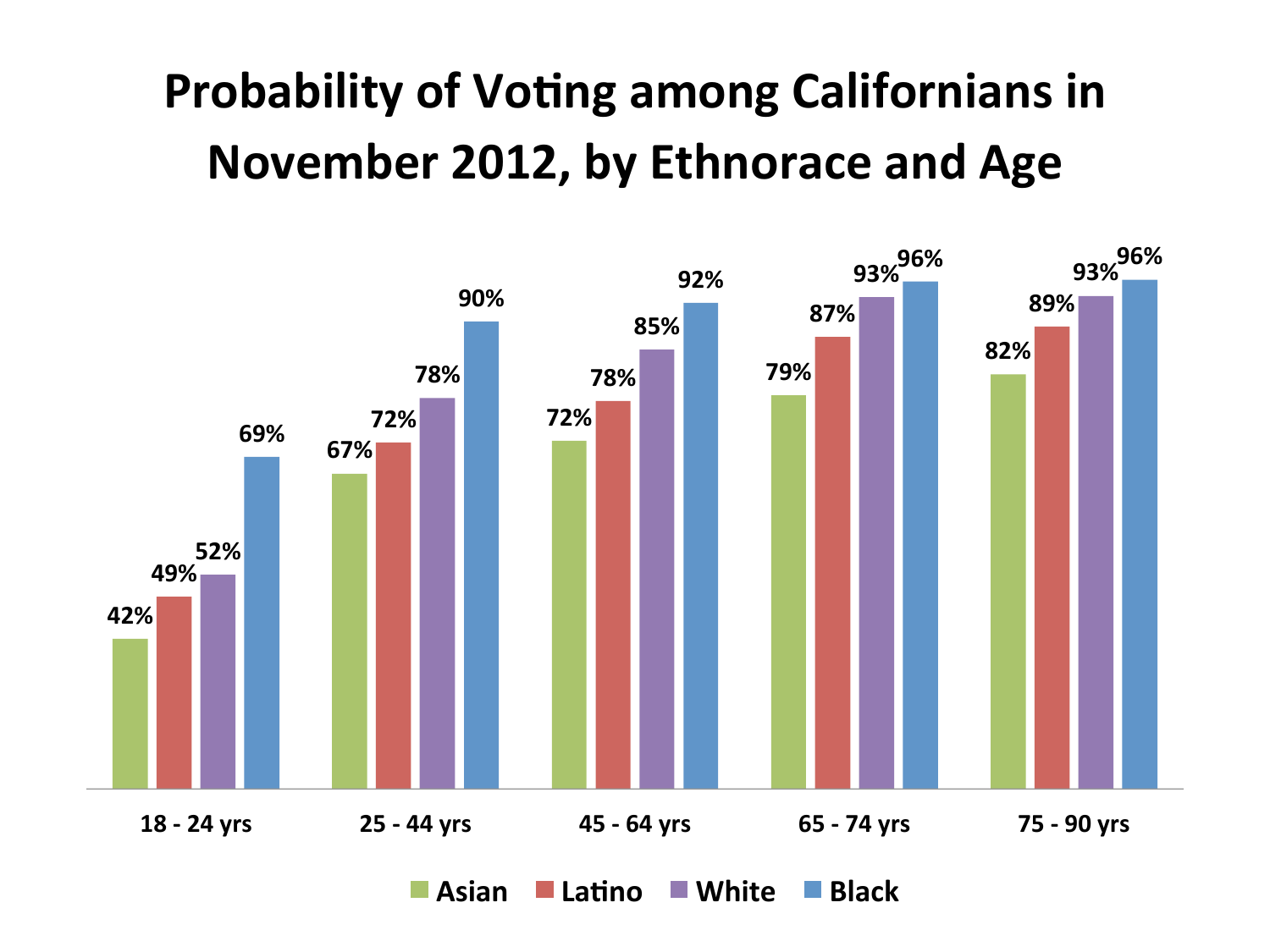## **Probability of Voting among Californians in November 2012, by Ethnorace and Income**